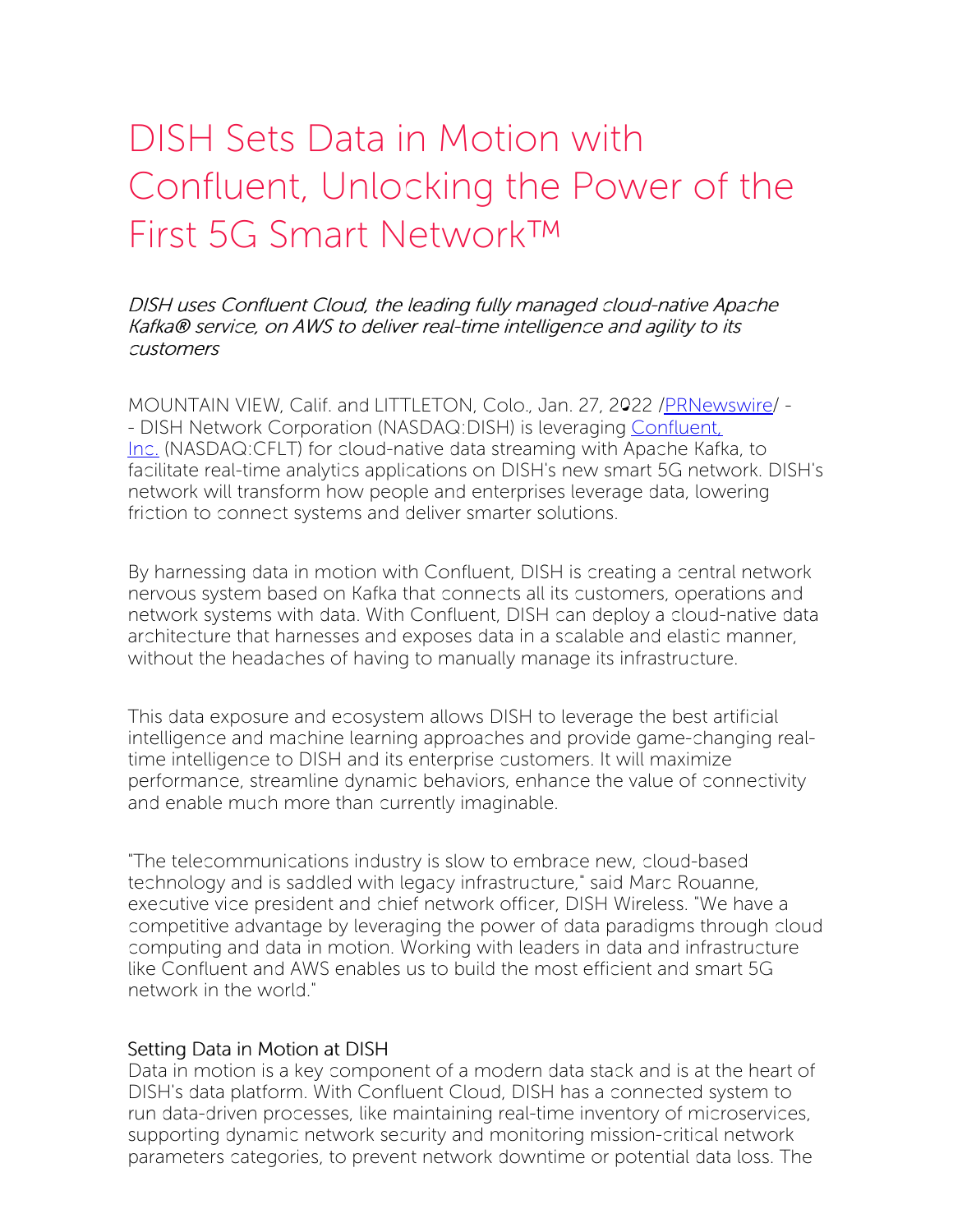more data DISH streams, analyzes and processes across its network, the faster the data converges and produces a true intelligently automated network with unparalleled performance and reliability.

"Organizations must set their data in motion in order to innovate and compete in today's digital economy," said Jay Kreps, Co-founder and CEO, Confluent. "Confluent enables DISH to create a central nervous system of its data to identify potential issues before they escalate. As more organizations like DISH continue to shift to modern cloud strategies, it is critical to ensure data can connect across any system, as well as maintain the flexibility and security to work across multi-cloud and hybrid environments."

## How the Confluent and AWS Partnership Helps DISH

DISH is leveraging AWS' infrastructure and services to build its cloud-based 5G network. Confluent also has a relationship with AWS, which made the process of deploying Confluent Cloud on AWS for the DISH 5G network radically simplified. Through their partnership with AWS, Confluent Cloud can be accessed via AWS Private Offers Marketplace.

"Working closely with Confluent to help DISH deliver the world's first cloudnative 5G network illustrates how AWS customers can utilize our breadth of offerings and world-class partners from AWS Marketplace to meet their customer's needs," said Stephen Orban, General Manager, AWS Marketplace and Control Services, AWS. "We're proud to be the preferred cloud service provider for DISH's smart 5G network and are excited to continue to work alongside partners like Confluent to enable DISH to disrupt the telecommunications industry."

### Additional resources

- Learn more about Confluent on AWS: [https://www.confluent.io/aws/](https://c212.net/c/link/?t=0&l=en&o=3421969-1&h=3629589672&u=https%3A%2F%2Fwww.confluent.io%2Faws%2F&a=https%3A%2F%2Fwww.confluent.io%2Faws%2F)
- See how Confluent is helping its customers transform their businesses: [https://www.confluent.io/customers/](https://c212.net/c/link/?t=0&l=en&o=3421969-1&h=3551089777&u=https%3A%2F%2Fwww.confluent.io%2Fcustomers%2F&a=%C2%A0https%3A%2F%2Fwww.confluent.io%2Fcustomers%2F)
- Join Confluent and apply for one of its open positions: [https://www.confluent.io/careers/](https://c212.net/c/link/?t=0&l=en&o=3421969-1&h=366711020&u=https%3A%2F%2Fwww.confluent.io%2Fcareers%2F&a=https%3A%2F%2Fwww.confluent.io%2Fcareers%2F)

### About Confluent

Confluent is pioneering a fundamentally new category of data infrastructure focused on data in motion. Confluent's cloud-native offering is the foundational platform for data in motion—designed to be the intelligent connective tissue enabling real-time data, from multiple sources, to constantly stream across the organization. With Confluent, organizations can meet the new business imperative of delivering rich, digital front-end customer experiences and transitioning to sophisticated, real-time, software-driven backend operations. To learn more, please visit [www.confluent.io](https://c212.net/c/link/?t=0&l=en&o=3421969-1&h=2467037995&u=http%3A%2F%2Fwww.confluent.io%2F&a=www.confluent.io).